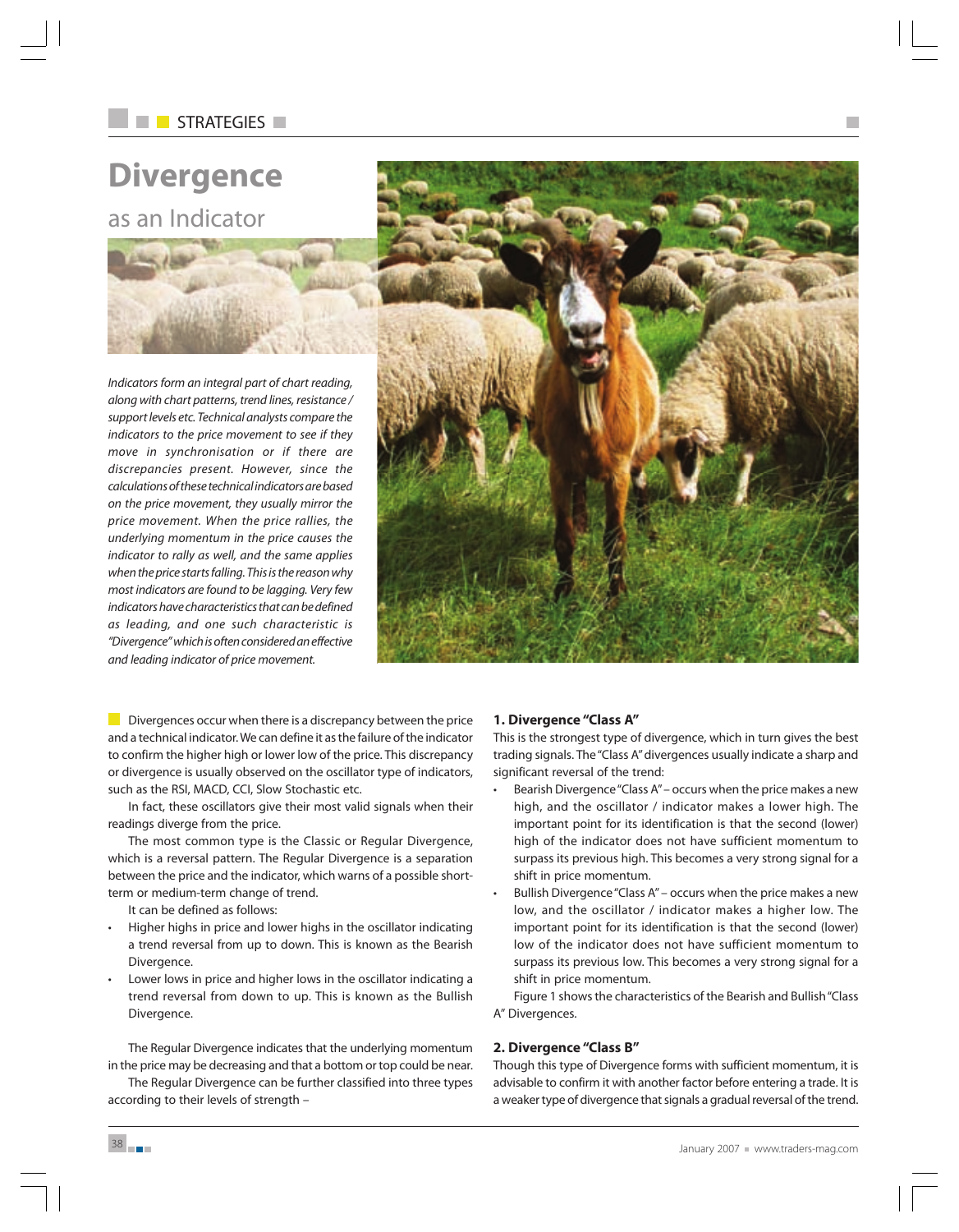

- Bearish Divergence "Class  $B''$  occurs when the price makes a double top, and the oscillator / indicator makes a lower high. This implies that the price could have some momentum left to continue with the previous trend. This double top could be defined as an area of equilibrium where the bulls and bears have equal power. Hence, caution is needed to trade this setup.
- Bullish Divergence "Class B" occurs when the price makes a double bottom, and the oscillator / indicator makes a higher low. This implies that the price could have some momentum left to continue with the previous trend. This double bottom could be defined as an area of equilibrium where the bulls and bears have equal power. Hence, caution is needed to trade this setup.

Figure 2 shows the characteristics of the Bearish and Bullish "Class B" Divergences.

# **3. Divergence "Class C"**

This is the weakest type of divergence, which normally occurs in choppy market action, and should generally be ignored. We will define it, since we need to know what kind of divergence to avoid.

- Bearish Divergence "Class  $C''$  occurs when the price makes a higher high, and the oscillator / indicator stops at the same area of the previous rally. In short, it is the indicator that makes a double top, signifying that the loss of the underlying momentum is not very strong.
- Bullish Divergence "Class C" occurs when price makes a lower low, and the oscillator / indicator stops at the same area of the previous down thrust. In short, it is the indicator that makes a double bottom, signifying that the loss of the underlying momentum is not very strong.

Figure 3 shows the characteristics of the Bearish and Bullish "Class C" Divergences.

Figure 4 shows the typical chart example of a Bullish (Regular "Class A") and Bearish (Regular "Class A") Divergence, the result of which was a sharp and significant reversal in the price.



While the Regular Divergence is more commonly used, there is another type of divergence that is not used as regularly, but is far more effective. It is called a Hidden Divergence, which is also a discrepancy between the price and an indicator, except that this is a continuation pattern.

It can be defined as:

- Bearish Hidden Divergence Lower highs in the price and higher highs in the oscillator indicating a confirmation of the price trend that is down.
- Bullish Hidden Divergence Higher lows in the price and lower lows in the oscillator that indicates a confirmation of the price trend that is up.

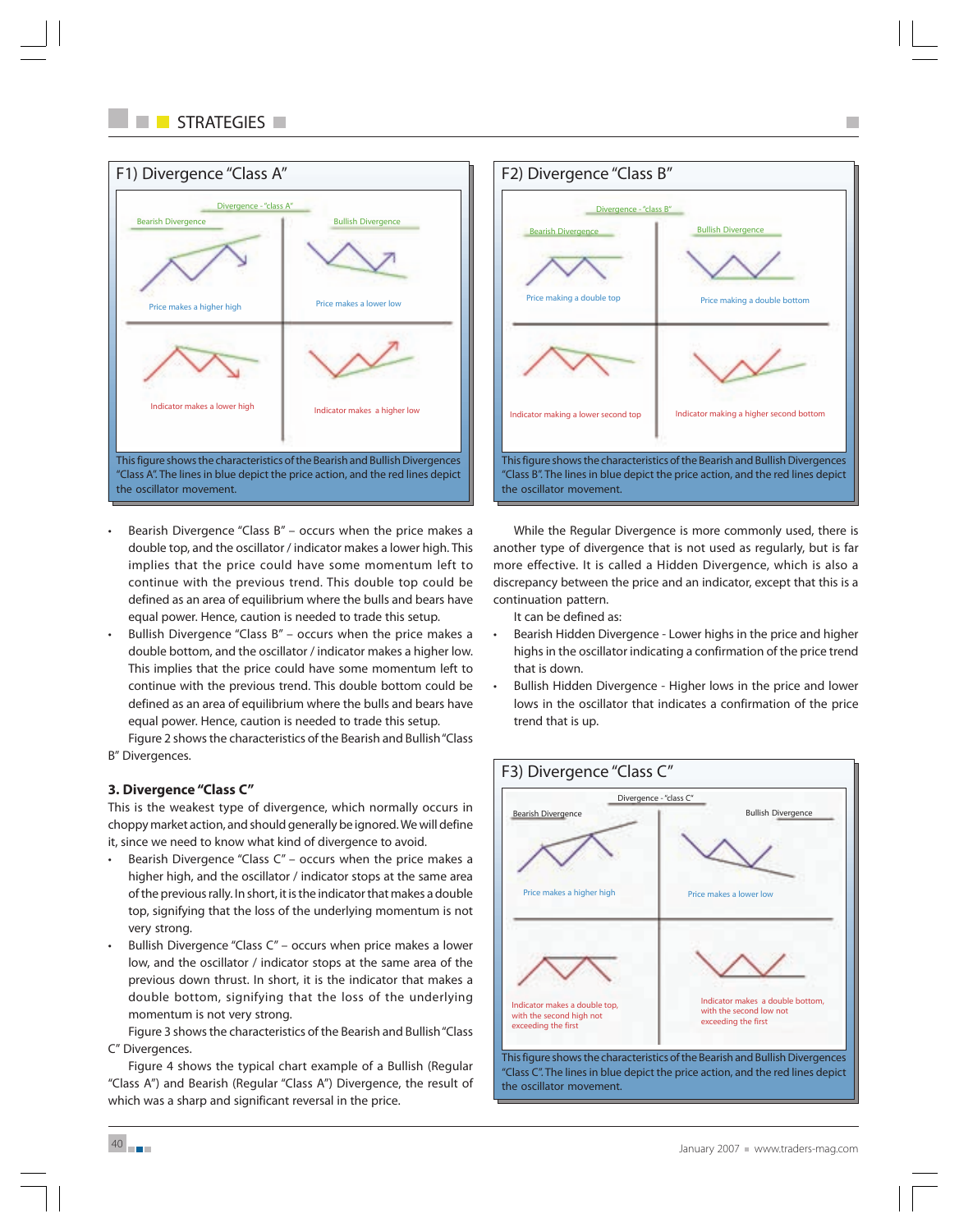Figure 5 shows the characteristics of the Hidden Divergence.

Hidden Divergences are the opposite of Regular Divergences, but offer a greater potential since they pinpoint entries that are in the direction of the trend.

We can say it is a pattern that leads a trader into a prevailing trend, and hence gives a better profit potential. Figure 6 shows the typical chart example of a classic Bullish Hidden Divergence. It can be seen that the Hidden Divergence gives us an excellent confirmation of a continuing trend, and a perfect entry point.

#### **Trading the Divergences and Planning the Trade**

Identifying the divergences is one thing, but trading the setups is another. The trader has to have a proper entry, manage the trade and identify a correct exit point. It is only natural that when we take a trade, we tend to focus on potential profits rather than dwell on possible losses. We are usually so convinced that the trade will be profitable, that we tend to ignore the possible losses that would occur should the trade go wrong. However, in order to be successful traders this is an uppermost priority. Trading is all about management yourself, your money, your attitude and your position. It is NOT about predictions, forecasts or OPINIONS.

Generally, most novice traders fail to have a plan. In other words, they fail at the first hurdle. To have discipline means to "execute your plan flawlessly". If you do not have a plan then how can you expect to have discipline? Traders who make money do so because they have a trading plan with an edge that incorporates effective money management. They then have the discipline to execute it flawlessly and to accept the money the market gives them. This is why the professionals say, "Plan your trade and trade your plan." In fact, this is a mantra a trader should print out and frame on the wall. Traders who carefully plan each trade have a much better chance of making money than those who do not. In fact, the simple act of drafting a plan can significantly increase the odds that your trade will be profitable.

Therefore, we need to identify a setup, prepare a plan, and manage the trade according to the plan. The setup is to trade the Regular Divergence. The Regular Divergence, as we defined earlier, forms when the underlying momentum in the price starts to slow down. What we are doing is trying to anticipate a top or bottom that, by itself, is a very difficult proposition. However, since we have the divergence setup, we can be reasonably sure that the top or bottom is close at hand, and we prepare ourselves to get in the trade at the earliest after a confirmation. Now the catch is, however, that it can only be after confirmation. The disadvantage of this setup is that in a well-established trend, this divergence could well turn out to be a minor retracement of the trend. Price could make a series of divergences, which could mean nothing more than the price catching its breath before the actual change could show up. Therefore, taking a correct call on a regular divergence setup becomes a tricky affair, which is why it is said that identifying a top or bottom is like catching a falling knife.

H.

To identify such situations correctly, we get some help from Bollinger Bands. Since the figures for volume in spot forex are not generally available, it has been observed that the Bollinger Bands are the best substitute for gauging the volatility of price. It is the change in volatility that precedes the divergence.

Now, we can also define divergence as the last thrust that the price would make in the direction of the prevailing trend with reduced momentum. We could call it the trend exhaustion or even a final running of stops in the market. This indication of the anticipated change is one unique characteristic about price (of any currency, commodity, equity etc.), which has been observed across all time frames. The price makes a last thrust in the direction of the prevailing trend before changing direction.

While this divergence indicates that a change of trend is at hand, it is very difficult to estimate when the change will occur. As we observed, this setup could turn out to be a minor retracement in a trend where the price has paused to catch its breath. Instead of the



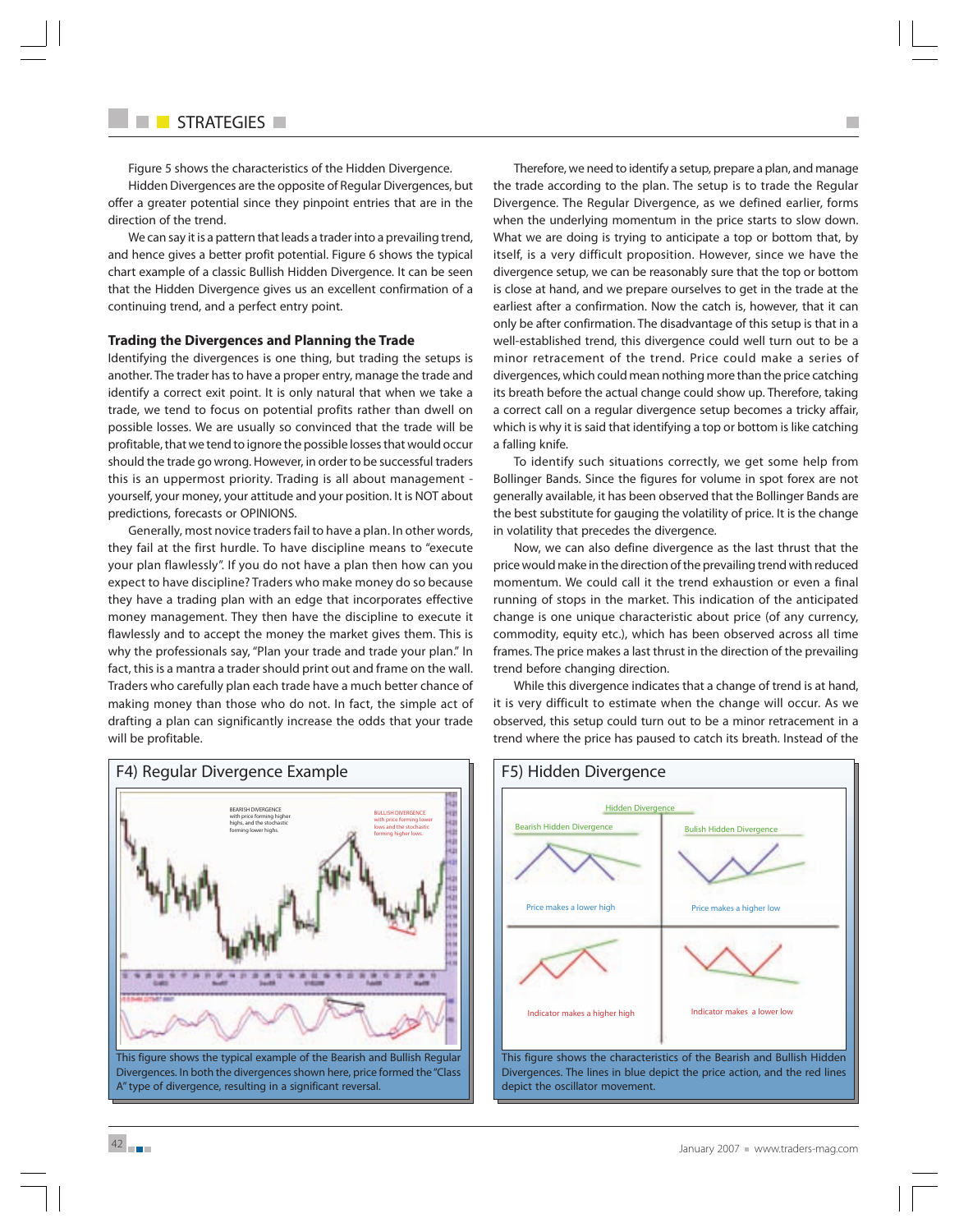

trend changing direction, as anticipated, it might just continue in the same direction leaving the trader at the short end of the stick. What we ideally need is a signal, which will give us an indication of the time of this change in trend.

The Bollinger Bands developed by John Bollinger have the unique characteristics that we need for this purpose. These bands show a distinct advantage over other indicators or oscillators, as it shows when the trend change takes effect. By observing the divergence formed within the bands, we can anticipate the change of trend.

In its basic form, the Bollinger Bands provide a relative definition of a currency being overbought or oversold. However, its characteristics make it ideal for predicting a reversal of trend. We can briefly define the characteristics of the Bollinger Bands as follows:

- 85% of the price action is contained within the bands and hence it gives a very good indication of the price being overbought or oversold in that time frame.
- The widening of the bands shows increasing volatility, and the narrowing of the bands shows decreasing volatility.
- A move that originates at one band tends to go all the way to the other band. This observation is useful when projecting price targets.
- Bottoms and tops made outside the bands followed by bottoms and tops made inside the bands, respectively, could be a strong indication of a reversal in the trend.
- When the price approaches the upper or lower bands, there is usually a reversal or a strong continuation. If there is a reversal, we want to identify it correctly and get in early. We have to be cautious about a reversal because when prices move outside the bands, a continuation of the current trend is implied with the price 'walking' the bands.

It is the last two characteristics that help us predict the trend change by forming the Bollinger Bands Divergence**.** The Bollinger Bands Divergence forms when the price makes a reversal pattern and



the bands form a support/resistance to the price after the regular divergence has formed. This may sound a little confusing, but in reality, it is very easy to identify. This simply means that in case of a Bullish Regular Divergence (where the price has made a lower low and the oscillator has made a higher low):

- There is a down-close bar that closes outside the lower band, followed by an up-close bar that closes inside the lower band.
- The lower band subsequently forms a support to the price.

The second point is usually a natural follow-up to the first point and would occur almost all the time. We are again emphasising the point that the Bollinger Band Divergence occurs after the Regular Divergence is formed by the oscillator.

This happens because the last thrust of the price would spike out of the band, and since 85% of the price action is contained inside the bands, any abnormal move would cause the price to revert back to its mean. This is happening at the critical juncture of the change in momentum, so this is the confirming factor that we are looking for.

Therefore, once a Regular Divergence has been identified on the oscillator, we simply look for a divergence on the Bollinger Bands to give us a confirmation.

Let us look at Figure 7 to help us understand the concept.

We can unfold the price action in this example, which created the divergence as:

- Initially the price has a close outside the band, followed by a close within the band. As mentioned above this is a typical characteristic of the Bollinger Bands that signal reversals.
- However, the oscillator has not given any indication of divergence, and we can anticipate a final thrust in the prevailing trend, for the price to form a divergence. (Remember, the unique characteristic about price action – the price makes a last thrust in the direction of the prevailing trend before changing direction.)
- When the divergence is observed on the oscillator (the RSI in this case) the indicator / oscillator (the RSI) does not tell us when the price will reverse, but the Bollinger Bands do.

**12** 43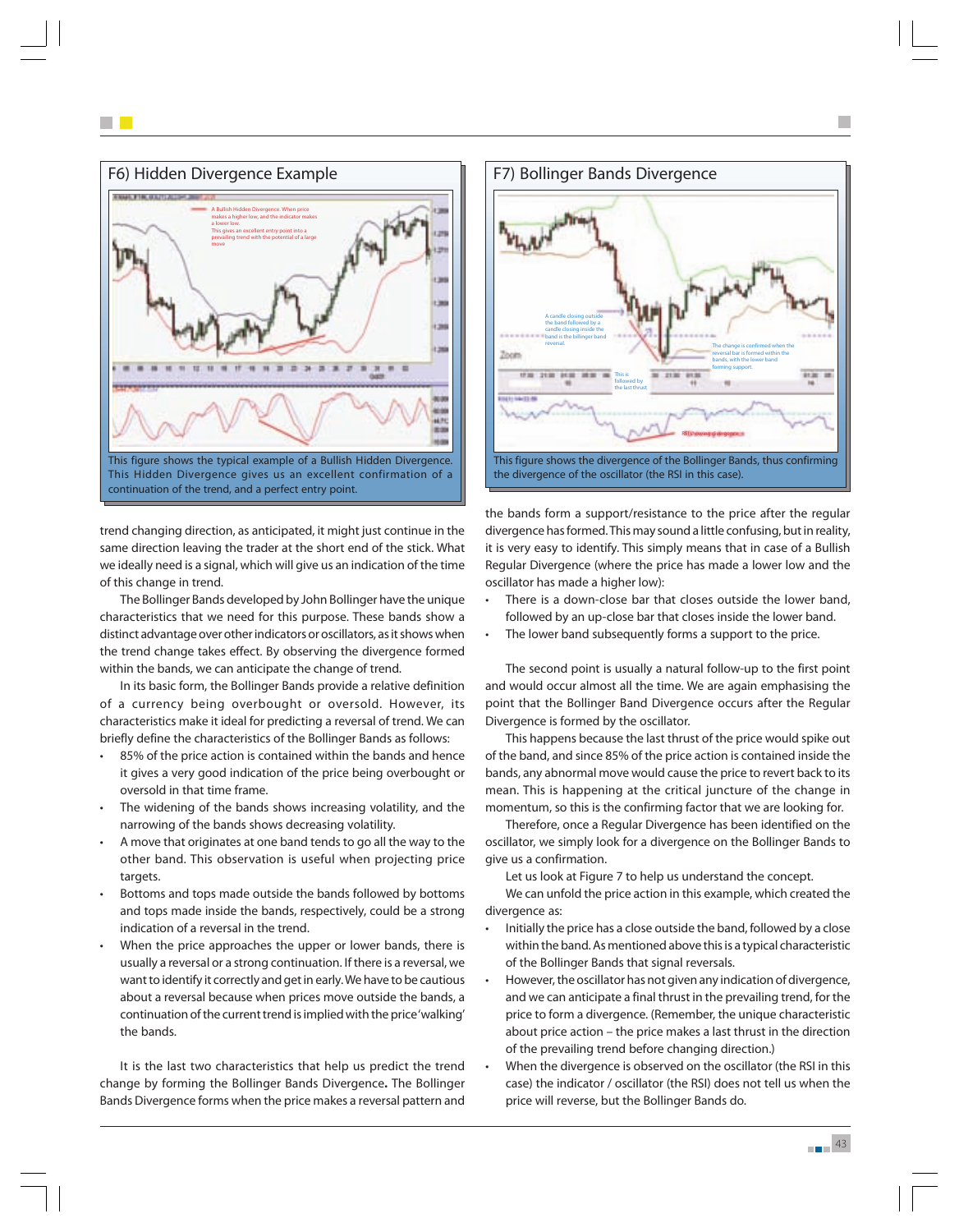

- The next reversal pattern that takes place at the lower band signals the change in direction.
- In this example we can observe that we had a bar closing down outside the lower band, followed by a bar closing up inside the band. The lower band subsequently formed a support area for the price.
- Finally, this takes place after the divergence is formed by the RSI, which is our confirmation for the entry of a long trade.

Now that we have the concept, let us plan our trade and define our rules – (for a Bullish Divergence; reverse the rules for a Bearish Divergence)

**Setup** – The formation of the Regular Divergence.

**Identifying the setup** – With a combination of two indicators – the Slow Stochastic (or any oscillator) and the Bollinger Bands.

**Entry** – When the price forms the reversal pattern at the lower band, and the lower band forms a support to the price action.

**Stop** – Below the lowest low of the bar that forms the divergence. (This is the price bar that makes the new low, with the oscillator forming the higher low.) In effect, we are placing our stop below the lower band, which is technically a safe stop. Since this setup gives us a high probability of reversal, we can afford to risk smaller amounts of capital, which subsequently increases our Risk-to-Reward ratio.

**Exit** – When the price reaches the upper band (the Bollinger Bands characteristic for projecting price targets) or when it forms a Bearish Divergence on the upper band, indicating a loss of momentum.

**Managing the trade** – We will assume that the trader is entering this setup with 3 lots. Having multiple lots in a trade gives us the flexibility to move our stops, and scale out at different levels, thus protecting our capital.

See Figure 8 for a Regular Divergence trade setup. This chart example shows the setup of a Regular Divergence, and the entire sequence of the trade is depicted step by step.

**Setup** – We identified a divergence when the price made a lower low, and the Slow Stochastic made a higher low (1).

**Entry –** We waited for confirmation from the Bollinger Bands when the price completed the last thrust, and found support on the lower band. This was the confirmation for a long entry (2).

Ideally, the correct entry would be to place a limit buy order above the high of the divergence bar (the bar where the price made the lower low and the indicator made the higher low) (3).

**Stop** – We place our stop below the low of the divergence bar (4). After being filled in, the price made a retracement down, but not to the stop level.

**Managing the trade** – (assuming that we entered the trade with 3 lots)

Since we had a "Class A" Divergence, we can anticipate a sharp reversal of the price and a volatile move to the upside. The price confirmed the up move, and immediately reached the upper band…our initial target. Here, we first close one lot and move our stop to the entry level (5).

At this stage, we have locked in a small profit and reduced our risk to zero. Even though we are anticipating a further move, if there is a sudden reversal of price down (or if we have misread the price action) we will definitely leave the trade with a small profit. The price subsequently walked the upper band and when it made a small retracement, we closed the second lot with another safe profit (6).

As per our rules, this retracement could lead to a Bearish Reversal, and we want to play it safe and protect our profits. (At this stage, one could again move the stop higher to reduce the risk. However, it is a personal call since a sudden retracement or spike down could take out the stop.) We should leave the third lot active in order to catch any further profit, but in this case, we closed it after noticing the strong reversal.

## **Trading the Hidden Divergence**

Contrary to a Regular Divergence, the setup for a Bullish Hidden Divergence calls for higher lows in price and lower lows in the oscillator. This would indicate a continuation of the trend to the upside. The advantage is that this setup gives the trader an exact entry point into a continuing trend, which is a far better proposition than "catching a falling knife." The trader is following the Golden Rule – "The trend is your friend." Trading the Hidden Divergence is a much better proposition since we are trading with the trend and we can define our entries, exits and stops clearly.

In case of a Bullish Hidden Divergence, we first identify the two divergence bars (the higher low pivot bars) which create the lower lows in the oscillator. We place our entry orders above the high of the second pivot bar (the second bar which has the higher low), and our stops beneath the low of the same bar. We exit the trade, when the stochastic has reached the overbought level, and the stochastic lines have crossed in the downward direction. The same money management rules would apply here. As mentioned before, trading with multiple lots give us the flexibility to lock in our profits, and manage our trades more efficiently. For a Bearish Hidden Divergence we simply reverse the rules.

For an example of a Hidden Divergence trade setup, we will use the previous example in Figure 4 and identify the Hidden Divergences